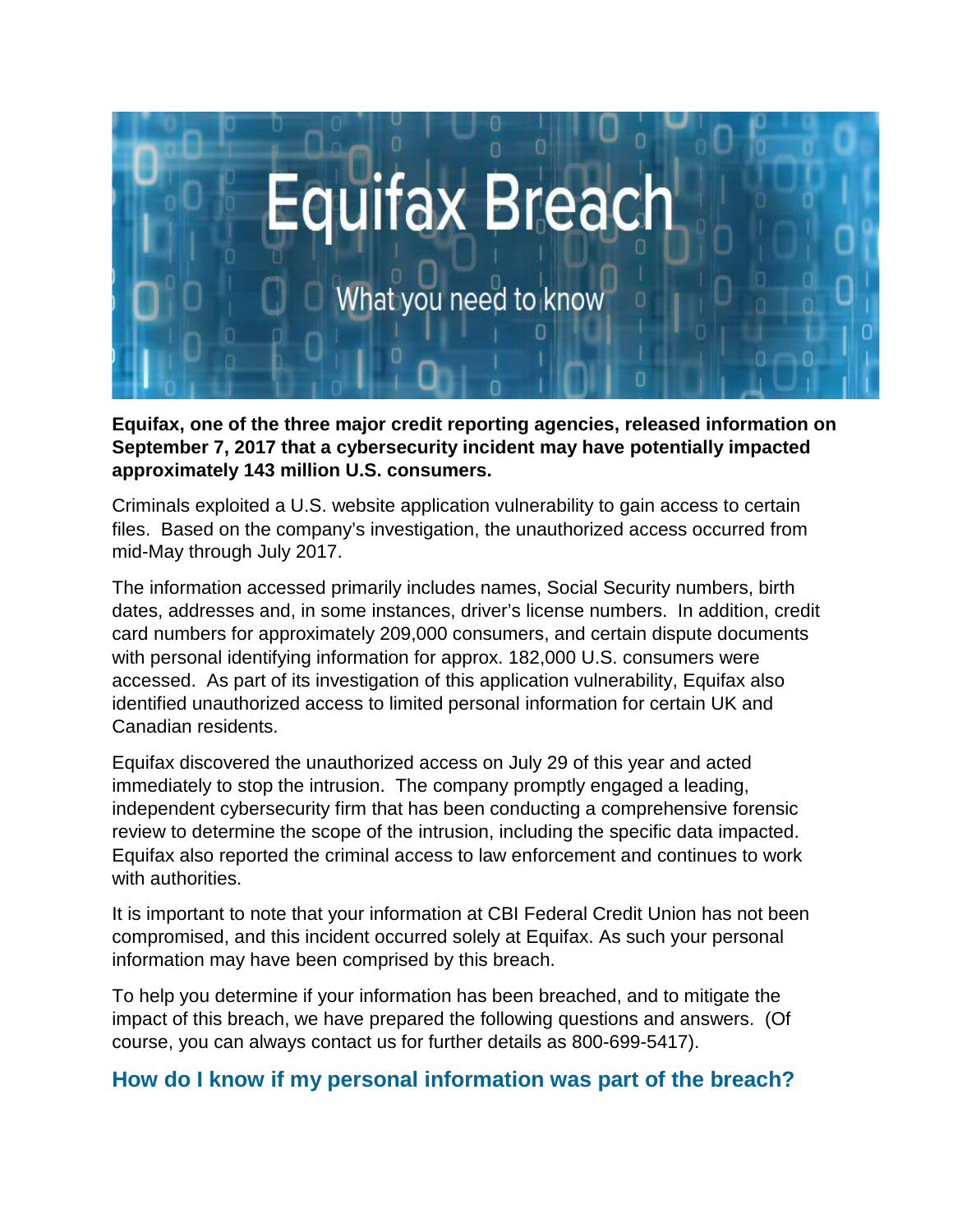Equifax has promised to send direct mail notices to consumers who were impacted by this breach whose credit card numbers or dispute documents with personal identifying information were impacted.

### **Is Equifax providing any resources and information to help consumers that may have been impacted?**

Yes, Equifax has established a dedicated website, [www.equifaxsecurity2017.com,](http://www.equifaxsecurity2017.com/) click on the Potential Impact. This site includes information about the breach, a search tool to determine if you may have been impacted, and the option to opt in to credit monitoring services offered by Equifax. This free service will be offered to you even if you haven't been impacted by this breach, you will receive one year of free identify theft protection and credit file monitoring to all U.S. consumers, which you must complete enrollment by November 21, 2017.

# **Can I call Equifax instead of using their website?**

Yes, Equifax has established a dedicated call center to help. The contact number is 866-447-7559. The call center is open every day (including weekends) from 7:00 a.m. – 1:00 EST.

### **What other actions can I take to help protect my account?**

- Call us at 800-699-5417 to place a password on your credit union account. We then will use this password to help validate your identity when you contact us to transact business.
- Monitor your financial institution activity online or through statements for unauthorized transactions. If they occur, notify the appropriate financial institution immediately.
- Visit [www.identitytheft.gov](http://www.identitytheft.gov/) for resources on identity theft, freezing your credit report, and steps to take with the three different credit bureaus to dispute any unauthorized entries. A freeze goes a step further than credit monitoring in that it prevents anyone from taking out a loan or a credit card in your name by adding additional steps to release your credit information to a lender.
- Place a fraud alert with any of the three credit bureaus- Equifax, Experian and TransUnion. The benefit of the fraud alert is it alerts potential creditors or lenders to take extra steps to identify you. You need to contact only one credit bureau to place an identity theft freeze and they are required to notify the other two credit bureaus.
- Pull your credit report yearly by phone at 877-322-8228; or online at [https://www.annualcreditreport.com.](https://www.annualcreditreport.com/) You are entitled to receive one free credit report every 12 months from each of the three-nationwide consumer credit reporting agencies.